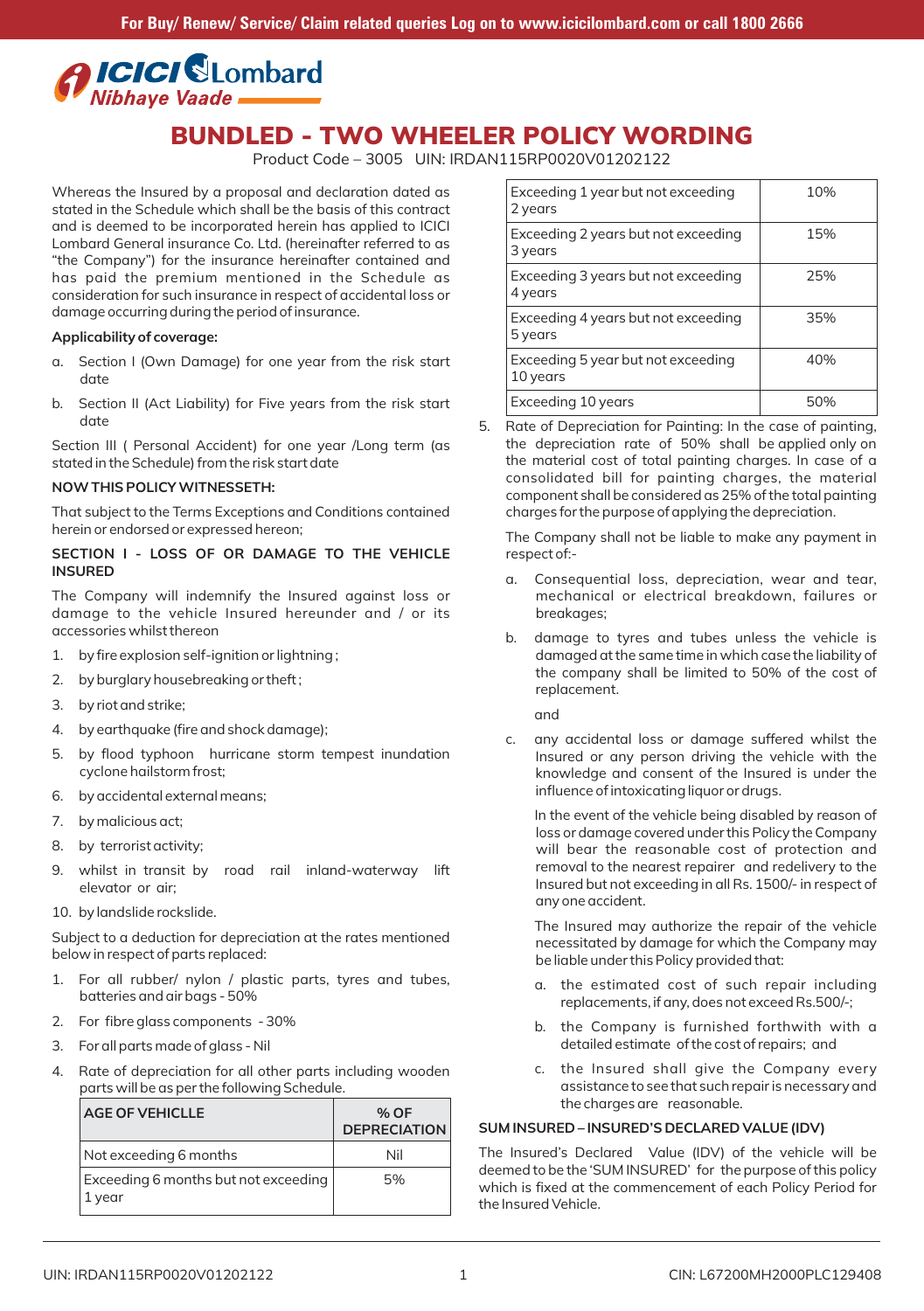The IDV of the vehicle (and accessories if any fitted to the vehicle) is to be fixed on the basis of the manufacturer's listed selling price of the brand and model as the vehicle Insured at the commencement of insurance/renewal and adjusted for depreciation (as per Schedule below).

The Schedule of age‐wise depreciation as shown below is applicable for the purpose of Total Loss/Constructive Total Loss (TL/CTL) claims only.

**THE SCHEDULE OF DEPRECIATION FOR FIXING IDV OF THE VEHICLE**

| <b>AGE OF THE VEHICLE</b>                      | % OF<br><b>DEPRECIATION</b><br><b>FOR FIXING IDV</b> |
|------------------------------------------------|------------------------------------------------------|
| Not exceeding 6 months                         | 5%                                                   |
| Exceeding 6 months but not exceeding<br>1 year | 15%                                                  |
| Exceeding 1 year but not exceeding<br>2 years  | 20%                                                  |
| Exceeding 2 years but not exceeding<br>3 years | 30%                                                  |
| Exceeding 3 years but not exceeding<br>4 years | 40%                                                  |
| Exceeding 4 years but not exceeding<br>5 years | 50%                                                  |

IDV of vehicles beyond 5 years of age and of obsolete models of the vehicles (i.e. models which the manufacturers have discontinued to manufacture) is to be determined on the basis of an understanding between the Company and the Insured.

IDV shall be treated as the 'Market Value' throughout the Policy Period without any further depreciation for the purpose of Total Loss (TL) / Constructive Total Loss (CTL) claims.

The Insured Vehicle shall be treated as a CTL if the aggregate cost of retrieval and / or repair of the vehicle, subject to terms and conditions of the policy, exceeds 75% of the IDV of the vehicle.

# **SECTION II ‐ LIABILITY TO THIRD PARTIES**

- 1. Subject to the limits of liability as laid down in the Schedule hereto the Company will indemnify the Insured in the event of an accident caused by or arising out of the use of the vehicle against all sums which the Insured shall become legally liable to pay in respect of :‐
	- i. death of or bodily injury to any person including occupants carried in the vehicle (provided such occupants are not carried for hire or reward) but except so far as it is necessary to meet the requirements of Motor Vehicles Act, the Company shall not be liable where such death or injury arises out of and in the course of the employment of such person by the Insured.
	- ii. damage to property other than property belonging to the Insured or held in trust or in the custody or control of the Insured.
- 2. The Company will pay all costs and expenses incurred with its written consent.
- 3. In terms of and subject to the limitations of the indemnity granted by this section to the Insured, the Company will indemnify any driver who is driving the vehicle on the Insured's order or with Insured's permission provided that such driver shall as though he/she was the Insured observe

fulfill and be subject to the terms exceptions and conditions of this Policy in so far as they apply.

- 4. In the event of the death of any person entitled to indemnity under this policy the Company will in respect of the liability incurred by such person indemnify his/her personal representative in terms of and subject to the limitations of this Policy provided that such personal representative shall as though such representative was the Insured observe fulfill and be subject to the terms exceptions and conditions of this Policy in so far as they apply.
- 5. The Company may at its own option
	- a. arrange for representation at any Inquest or Fatal Inquiry in respect of any death which may be the subject of indemnity under this Policy and
	- b. undertake the defence of proceedings in any Court of Law in respect of any act or alleged offence causing or relating to any event which may be the subject of indemnity under this Policy.

# **AVOIDANCE OF CERTAIN TERMS AND RIGHT OF RECOVERY**

Nothing in this Policy or any endorsement hereon shall affect the right of any person indemnified by this Policy or any other person to recover an amount under or by virtue of the provisions of the Motor Vehicles Act.

But the Insured shall repay to the Company all sums paid by the Company which the Company would not have been liable to pay but for the said provisions.

# **APPLICATION OF LIMITS OF INDEMNITY**

In the event of any accident involving indemnity to more than one person any limitation by the terms of this Policy and/or of any Endorsement thereon of the amount of any indemnity shall apply to the aggregate amount of indemnity to all persons indemnified and such indemnity shall apply in priority to the Insured.

# **SECTION III – PERSONAL ACCIDENT COVER FOR OWNER‐DRIVER**

The Company undertakes to pay compensation as per the following scale for bodily injury/ death sustained by the owner‐driver of the vehicle, in direct connection with the vehicle Insured or whilst driving or mounting into/dismounting from the vehicle Insured or whilst traveling in it as a co-driver, caused by violent accidental external and visible means which independent of any other cause shall within six calendar months of such injury result in:

| Nature of injury                                                                | Scale of<br>compensation |
|---------------------------------------------------------------------------------|--------------------------|
| Death                                                                           | 100%                     |
| ii. Loss of two limbs or sight of two eyes<br>or one limb and sight of one eye. | 100%                     |
| iii. Loss of one limb or sight of one eye                                       | 50%                      |
| iv. Permanent total disablement from<br>injuries other than named above.        | 100%                     |

#### **Provided always that**

- a. compensation shall be payable under only one of the items (i) to (iv) above in respect of the owner‐driver arising out of any one occurrence and the total liability of the Company shall be at least not less than Rs. 15,00,000/‐ during any one period of insurance as per applicable IRDAI Circular.
- b. no compensation shall be payable in respect of death or bodily injury directly or indirectly wholly or in part arising or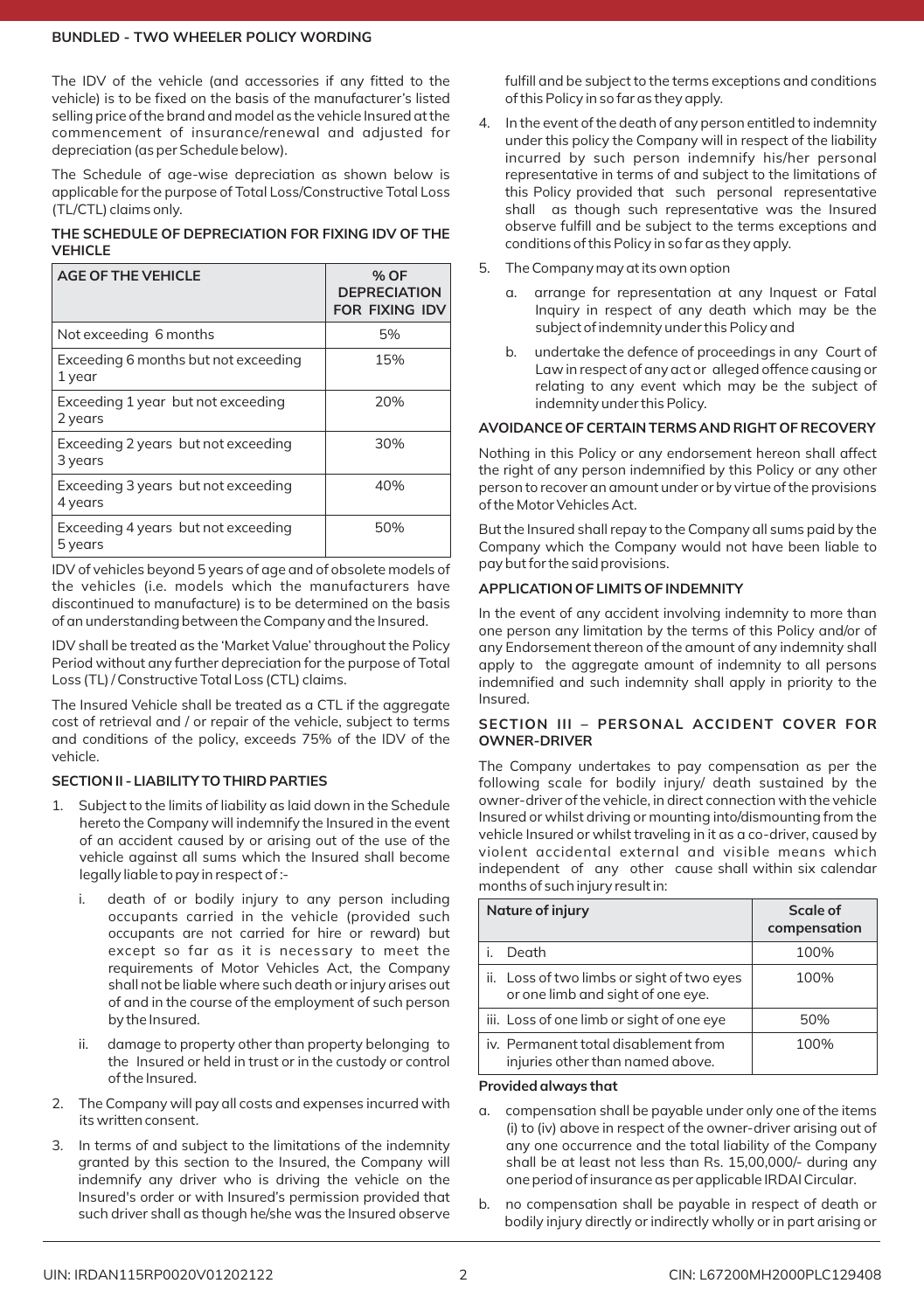resulting from or traceable to (1) intentional self injury suicide or attempted suicide physical defect or infirmity or (2) an accident happening whilst such person is under the influence of intoxicating liquor or drugs.

- c. Such compensation shall be payable directly to the Insured or to his/her legal representatives whose receipt shall be the full discharge in respect of the injury to the Insured.
- d. Insured has an option to select the tenure of the compulsory personal accident cover as specified in policy schedule.

This cover is subject to

- a. the owner‐driver is the registered owner of the vehicle Insured herein;
- b. the owner‐driver is the Insured named in this Policy.
- c. the owner‐driver holds an effective driving license, in accordance with the provisions of Rule 3 of the Central Motor Vehicles Rules, 1989, at the time of the accident.

# **GENERAL EXCEPTIONS**

(Applicable to all Sections of the Policy)

The Company shall not be liable under this Policy in respect of

- 1. any accidental loss or damage and/or liability caused sustained or incurred outside the geographical area;
- 2. any claim arising out of any contractual liability;
- 3. any accidental loss damage and/or liability caused sustained or incurred whilst the vehicle Insured herein is
	- a. being used otherwise than in accordance with the 'Limitations as to Use' or
	- b. being driven by or is for the purpose of being driven by him/her in the charge of any person other than a Driver as stated in the Driver's Clause.
- 4. a. Any accidental loss or damage to any property whatsoever or any loss or expense whatsoever resulting or arising there from or any consequential loss
	- b. any liability of whatsoever nature directly or indirectly caused by or contributed to by or arising from ionising radiations or contamination by radioactivity from any nuclear fuel or from any nuclear waste from the combustion of nuclear fuel. For the purpose of this exception combustion shall include any self‐sustaining process of nuclear fission.
- 5. Any accidental loss or damage or liability directly or indirectly caused by or contributed to by or arising from nuclear weapons material.
- 6. Any accidental loss damage and/or liability directly or indirectly or proximately or remotely occasioned by contributed to by or traceable to or arising out of or in connection with war, invasion, the act of foreign enemies, hostilities or warlike operations (whether before or after declaration of war) civil war, mutiny rebellion, military or usurped power or by any direct or indirect consequence of any of the said occurrences and in the event of any claim hereunder the Insured shall prove that the accidental loss damage and/or liability arose independently of and was in no way connected with or occasioned by or contributed to by or traceable to any of the said occurrences or anyquences thereof and in default of such proof, the Company shall not be liable to make any payment in respect of such a claim.

# **DEDUCTIBLE**

The Company shall not be liable for each and every claim under Section ‐ I (loss of or damage to the vehicle Insured) of this Policy in respect of the deductible stated in the Schedule.

# **CONDITIONS**

This Policy and the Schedule shall be read together and any word or expression to which a specific meaning has been attached in any part of this Policy or of the Schedule shall bear the same meaning wherever it may appear.

- Notice shall be given in writing to the Company immediately upon the occurrence of any accidental loss or damage in the event of any claim and thereafter the Insured shall give all such information and assistance as the Company shall require. Every letter claim writ summons and/or process or copy thereof shall be forwarded to the Company immediately on receipt by the Insured. Notice shall also be given in writing to the Company immediately the Insured shall have knowledge of any impending prosecution, inquest or fatal inquiry in respect of any occurrence which may give rise to a claim under this Policy. In case of theft or criminal act which may be the subject of a claim under this Policy the Insured shall give immediate notice to the police and co‐operate with the Company in securing the conviction of the offender.
- 2. No admission offer promise payment or indemnity shall be made or given by or on behalf of the Insured without the written consent of the Company which shall be entitled if it so desires to take over and conduct in the name of the Insured the defence or settlement of any claim or to prosecute in the name of the Insured for its own benefit any claim for indemnity or otherwise and shall have full discretion in the conduct of any proceedings or in the settlement of any claim and the Insured shall give all such information and assistance as the Company may require.

Wherever details pertaining to any incident which results in a claim, are conveyed by the Insured to the insurer after reasonable period, Insured shall provide the reasons of such delay to the insurer and insurer may on analysis of reasons provided by Insured, condone the delay in intimation of claim or delay in providing the required information/documents to the insurer.

- The Company may at its own option repair reinstate or replace the vehicle or part thereof and/or its accessories or may pay in cash the amount of the loss or damage and the liability of the Company shall not exceed:
	- a. for total loss / constructive total loss of the vehicle ‐ the Insured's Declared Value (IDV) of the vehicle (including accessories thereon) as specified in the Schedule less the value of the wreck.
	- b. for partial losses, i.e. losses other than Total Loss/Constructive Total Loss of the vehicle ‐ actual and reasonable costs of repair and/or replacement of parts lost/damaged subject to depreciation as per limits specified.
- 4. The Insured shall take all reasonable steps to safeguard the vehicle from loss or damage and to maintain it in efficient condition and the Company shall have at all times free and full access to examine the vehicle or any part thereof or any driver or employee of the Insured. In the event of any accident or breakdown, the vehicle shall not be left unattended without proper precautions being taken to prevent further damage or loss and if the vehicle be driven before the necessary repairs are effected any extension of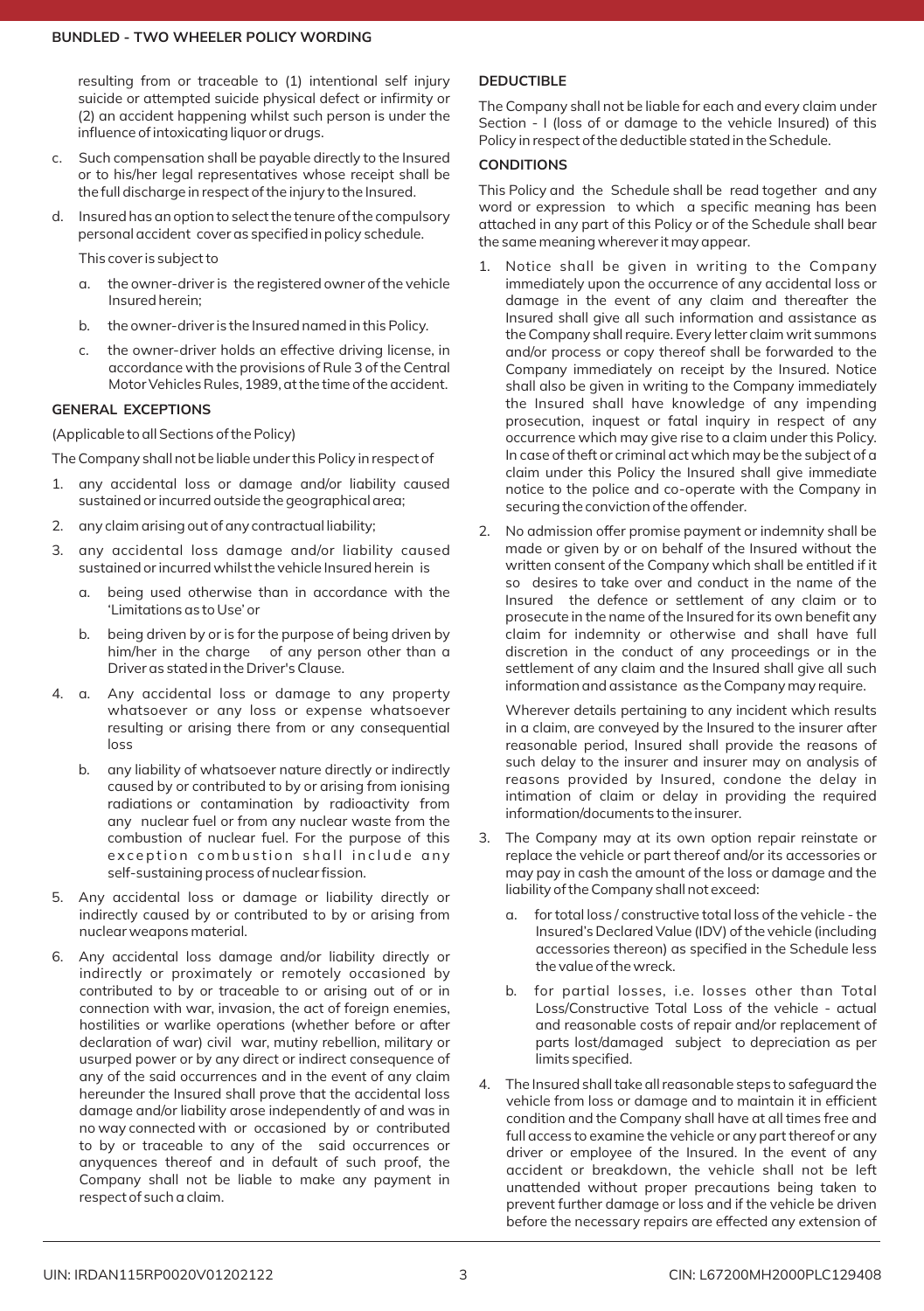the damage or any further damage to the vehicle shall be entirely at the Insured's own risk.

5. The Company may cancel the Policy by sending seven days noticed by recorded delivery to the Insured at Insured's last known address and in such event will return to the Insured the premium paid less the pro rata portion thereof for the period the Policy has been in force or the Policy may be cancelled at any time by the Insured on seven days' notice by recorded delivery and provided no claim has arisen during the currency of the Policy, the Insured shall be entitled to a return of premium less premium at the Company's Short Period rates for the period the Policy has been in force. Return of the premium by the Company will be subject to retention of the minimum premium of Rs.100/‐ (or Rs.25/- in respect of vehicles specifically designed/modified for use by blind/handicapped/mentally challenged persons). Where the ownership of the vehicle is transferred, the Policy cannot be cancelled unless evidence that the vehicle is Insured elsewhere is produced.

Third Party Insurance Cancelation:

No Motor Third Party Insurance may be cancelled by either the insurer or the Insured except on the following grounds:

- i. Double Insurance In case the Motor Third Party Insurance has been obtained from more than one insurance company
- ii. Total Loss or Constructive Total Loss of the Vehicle
- iii. In the event the vehicle is sold and/or transferred by the Policyholder
- 6. If at the time of occurrence of an event that gives rise to any claim under this Policy there is in existence any other insurance covering the same liability, the Company shall not be liable to pay or contribute more than its ratable proportion of any compensation, cost or expense.
- 7. If any dispute or difference shall arise as to the quantum to be paid under this Policy (liability being otherwise admitted), such difference shall independent of all other questions be referred to the decision of a sole arbitrator to be appointed in writing by the parties to the dispute or if they cannot agree upon a single arbitrator within 30 days of any party invoking Arbitration, the same shall be referred to a panel of three arbitrators comprising two arbitrators one to be appointed by each of the parties to the dispute / difference, and a third arbitrator to be appointed by such two arbitrators who shall act as the presiding arbitrator and Arbitration shall be conducted under and in accordance with the provisions of the Arbitration and Conciliation Act, 1996.

It is clearly agreed and understood that no difference or dispute shall be referable to Arbitration as hereinbefore provided, if the Company has disputed or not accepted liability under or in respect of this Policy.

It is hereby expressly stipulated and declared that it shall be condition precedent to any right of action or suit upon this Policy that the award by such arbitrator/ arbitrators of the amount of the loss or damage shall be first obtained.

It is also hereby further expressly agreed and declared that if the Company shall disclaim liability to the Insured for any claim hereunder and such claim shall not, within twelve calendar months from the date of such disclaimer have been made the subject matter of a suit in a court of law, then the claim shall for all purposes be deemed to have been abandoned and shall not thereafter be recoverable hereunder.

- 8. The due observance and fulfillment of the terms, conditions and endorsements of this Policy in so far as they relate to anything to be done or complied with by the Insured and the truth of the statements and answers in the said proposal shall be conditions precedent to any liability of the Company to make any payment under this Policy.
- 9. In the event of the death of the sole Insured, this Policy will not immediately lapse but will remain valid for a period of three months from the date of the death of Insured or until the expiry of this Policy (whichever is earlier). During the said period, legal heir(s) of the Insured to whom the custody and use of the Motor Vehicle passes may apply to have this Policy transferred to the name(s) of the heir(s) or obtain a new insurance policy for the Motor Vehicle.

Where such legal heir(s) desire(s) to apply for transfer of this Policy or obtain a new policy for the vehicle such heir(s) should make an application to the Company accordingly within the aforesaid period. All such applications should be accompanied by:‐

- a. Death Certificate in respect of the Insured
- b. Proof of title to the vehicle
- c. Original Policy.
- 10. No Claim Bonus :

No Claim Bonus, wherever applicable, will be as per the following table.

| <b>ALL TYPES OF VEHICLES</b>                                                         | <b>% OF DISCOUNT</b><br>ON OWN<br><b>DAMAGE PREMIUM</b> |
|--------------------------------------------------------------------------------------|---------------------------------------------------------|
| No claim made or pending<br>during the preceding full year<br>of insurance           | 20%                                                     |
| No claim made or pending<br>during the preceding<br>2 consecutive years of insurance | 25%                                                     |
| No claim made or pending<br>during the preceding<br>3 consecutive years of insurance | 35%                                                     |
| No claim made or pending<br>during the preceding<br>4 consecutive years of insurance | 45%                                                     |
| No claim made or pending<br>during the preceding<br>5 consecutive years of insurance | 50%                                                     |

Sunset Clause : If at the renewal falling due any time between 1st July 2002 and 30th June 2003, both days inclusive, (after completion of the full policy period of 12 months) an insured becomes entitled to an NCB of 55% or 65% in terms of the Tariff prevailing prior to 1st July 2002, the entitlement of such higher percentage of NCB will remain protected for all subsequent renewals till a claim arises under the policy, in which case the NCB will revert to 'Nil' at the next renewal. Thereafter, NCB if any earned, will be in terms of the above table.

Applicable Endorsements (IMT) opted by the policyholder as stated in Schedule will form part of this Section:

# **IMT 5. HIRE PURCHASE AGREEMENT**

It is hereby understood and agreed that ……….. (hereinafter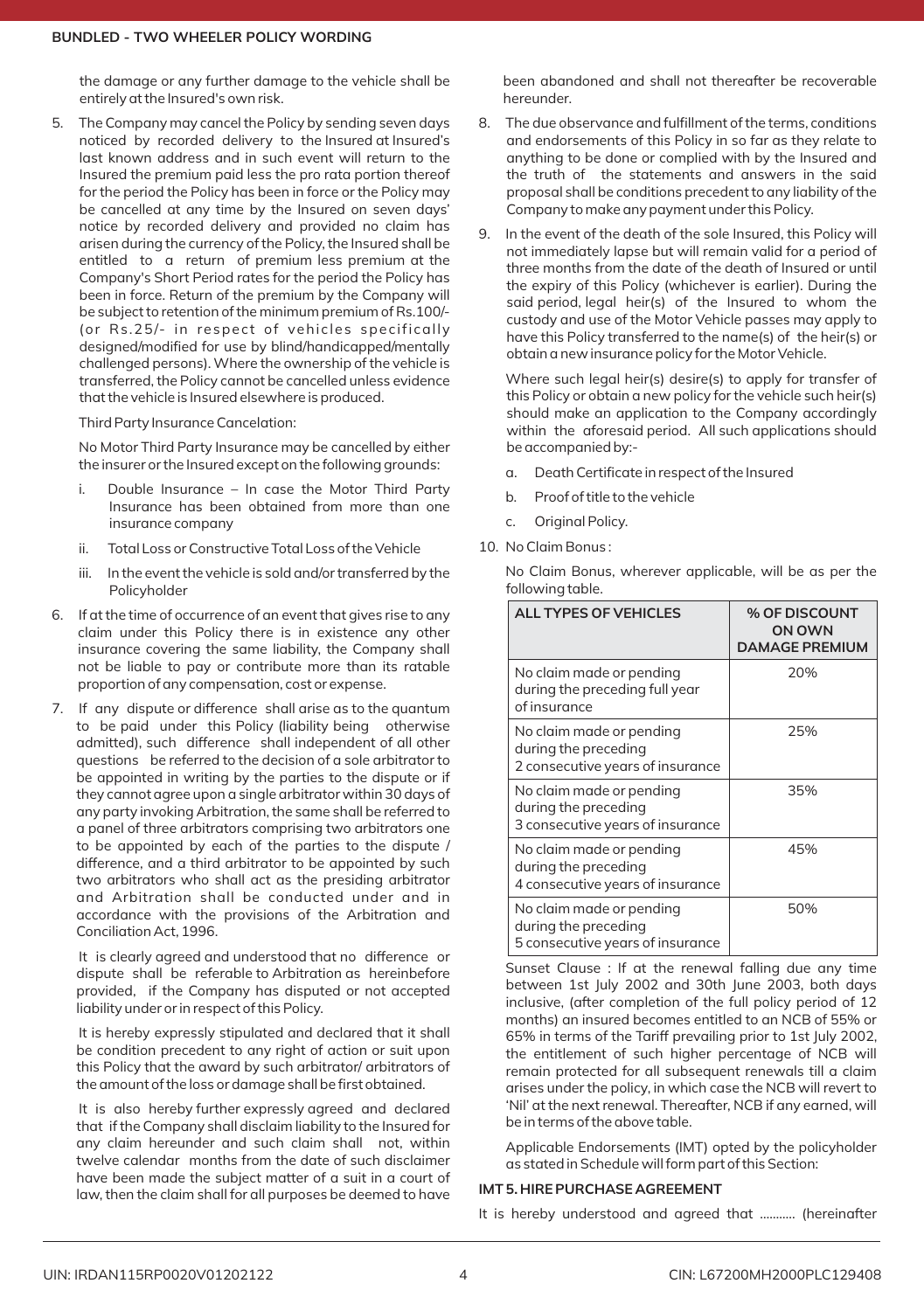referred to as the Owners) are the Owners of the vehicle Insured and that the vehicle Insured is subject of an Hire Purchase Agreement made between the Owners on the one part and the Insured on the other part and it is further understood and agreed that the Owners are interested in any monies which but for this Endorsement would be payable to the Insured under this policy in respect of such loss or damage to the vehicle Insured as cannot be made good by repair and / or replacement of parts and such monies shall be paid to the Owners as long as they are the Owners of the vehicle Insured and their receipt shall be a full and final discharge to the insurer in respect of such loss or damage.

It is further declared and agreed that for the purpose of the Personal Accident Cover for the owner‐ driver granted under this policy, the Insured named in the policy will continue to be deemed as the owner‐driver subject to compliance of provisions of the policy relating to this cover.

Save as by this Endorsement expressly agreed nothing herein shall modify or affect the rights and liabilities of the Insured or the insurer respectively under or in connection with this Policy.

Subject otherwise to the terms exceptions conditions and limitations of this policy.

# **IMT 6. LEASE AGREEMENT**

It is hereby understood and agreed that ……………… (hereinafter referred to as the Lessors) are the Owners of the vehicle Insured and that the vehicle Insured is the subject of a Lease Agreement made between the Lessor on the one part and the Insured on the other part and it is further understood and agreed that the Lessors are interested in any monies which but for this Endorsement would be payable to the Insured under this policy in respect of such loss or damage to the vehicle Insured as cannot be made good by repair and / or replacement of parts and such monies shall be paid to the Lessors as long as they are the Owners of the vehicle Insured and their receipt shall be a full and final discharge to the insurer in respect of such loss or damage. It is also understood and agreed that notwithstanding any provision in the Leasing Agreement to the contrary, this policy is issued to the Insured namely ………….. as the principal party and not as agent or trustee and nothing herein contained shall be construed as constituting the Insured an agent or trustee for the Lessors or as an assignment (whether legal or equitable) by the Insured to the Lessors, of his rights benefits and claims under this policy and further nothing herein shall be construed as creating or vesting any right in the Owner/Lessor to sue the insurer in any capacity whatsoever for any alleged breach of its obligations hereunder.

It is further declared and agreed that for the purpose of the Personal Accident Cover for the owner‐ driver granted under this policy, the Insured named in the policy will continue to be deemed as the owner‐driver subject to compliance of provisions of the policy relating to this cover.

Save as by this Endorsement expressly agreed nothing herein shall modify or affect the rights and liabilities of the Insured or the insurer respectively under or in connection with this Policy.

Subject otherwise to the terms exceptions conditions and limitations of this policy.

# **IMT 7. Vehicles subject to Hypothecation Agreement**

It is hereby declared and agreed that the vehicle Insured is pledged to / hypothecated with ……………….. (hereinafter referred to as the "Pledgee") and it is further understood and agreed that the Pledgee is interested in any monies which but for this Endorsement would be payable to the Insured under this policy in respect of such loss or damage to the vehicle Insured as cannot be made good by repair and / or replacement of parts and such monies shall be paid to the Pledgee as long as they are the Pledgee of the vehicle Insured and their receipt shall be a full and final discharge to the insurer in respect of such loss or damage.

It is further declared and agreed that for the purpose of the Personal Accident Cover for the owner‐ driver granted under this policy, the Insured named in the policy will continue to be deemed as the owner‐driver subject to compliance of provisions of the policy relating to this cover.

Save as by this Endorsement expressly agreed that nothing herein shall modify or affect the rights or liabilities of the Insured or the Insurer respectively under or in connection with this Policy or any term, provision or condition thereof.

Subject otherwise to the terms exceptions conditions and limitations of this policy.

## **IMT 8. DISCOUNT FOR MEMBERSHIP OF RECOGNISED AUTOMOBILE ASSOCIATIONS**

It is hereby understood and agreed that in consideration of Insured's membership of ………………\*\* a discount in premium of Rs. ……….\* is allowed to the Insured hereunder from …./…../…...

It is further understood and agreed that if the Insured ceases to be a member of the above mentioned association during the currency of this Policy the Insured shall immediately notify the insurer accordingly and refund to the insurer a proportionate amount of the discount allowed on this account for the unexpired period of the cover.

Subject otherwise to the terms exceptions conditions and limitations of the policy

- For full Policy Period, the full tariff discount to be inserted. For mid‐term membership, prorata proportion of the tariff discount for the unexpired Policy Period is to be inserted.
- \*\* Insert name of the concerned Automobile Association.

#### **IMT 10. INSTALLATION OF ANTI‐THEFT DEVICE**

(Not applicable to Motor Trade Policies)

In consideration of certification by …………………\* that an Anti‐Theft device approved by Automobile Research Association of India (ARAI), Pune has been installed in the vehicle Insured herein a premium discount of Rs…………\*\* is hereby allowed to the Insured.

It is hereby understood and agreed that the Insured shall ensure at all times that this Antitheft device installed in the vehicle Insured is maintained in efficient condition till the expiry of this policy.

Subject otherwise to the terms, exceptions, conditions and limitations of the policy

- The name of the certifying Automobile Association is to be inserted.
- Premium discount calculated as per tariff provision is to be inserted. For mid‐term certification of installation of Anti Theft device pro‐rata proportion of tariff discount for the unexpired period is to be inserted

#### **IMT 15. PERSONAL ACCIDENT COVER TO THE INSURED OR ANY NAMED PERSON OTHER THAN PAID DRIVER OR CLEANER**

In consideration of the payment of an additional premium it is hereby agreed and understood that the Company undertakes to pay compensation on the scale provided below for bodily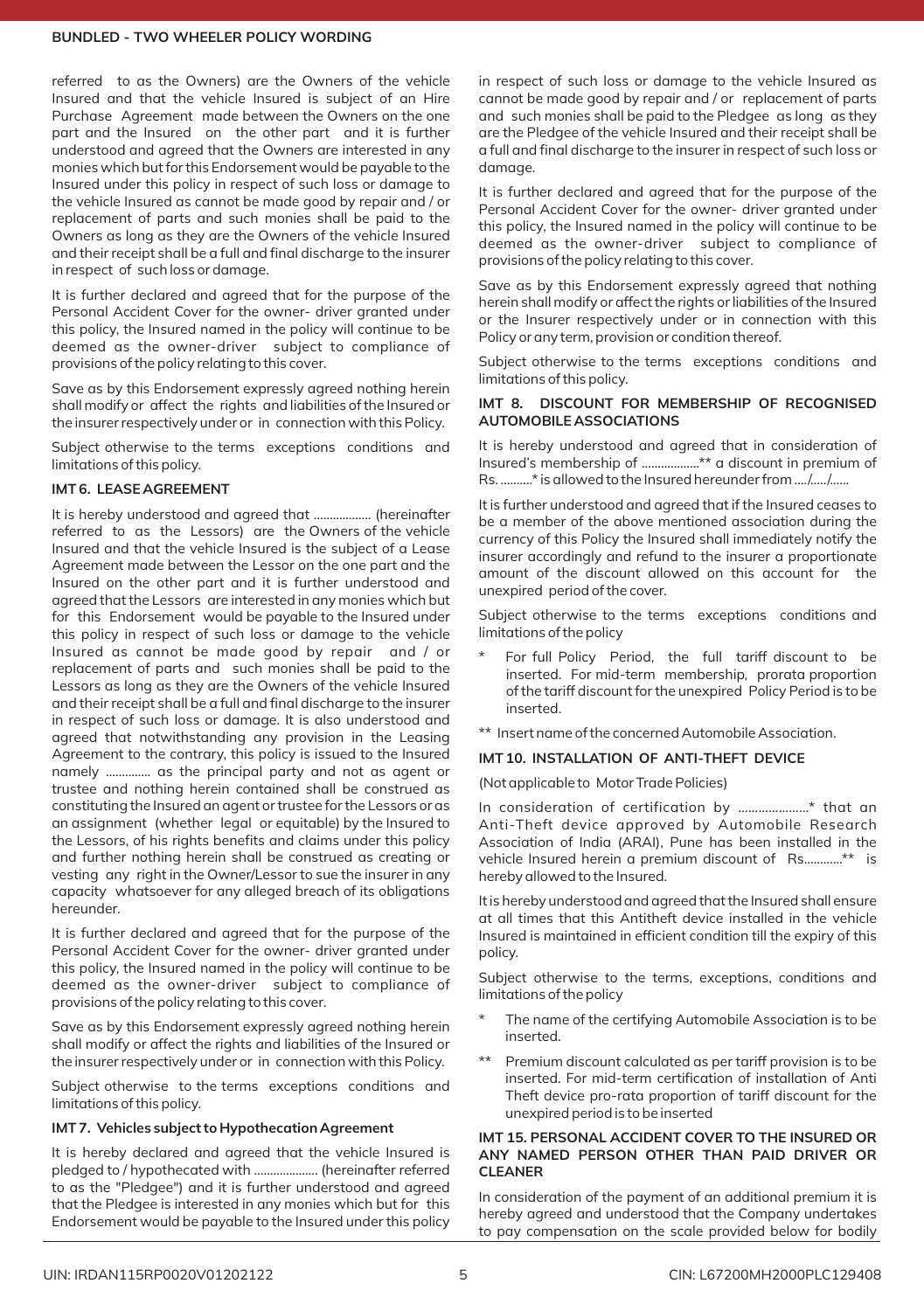injury as hereinafter defined sustained by the Insured person in direct connection with the vehicle Insured or whilst mounting and dismounting from or traveling in vehicle Insured and caused by violent accidental external and visible means which independently of any other cause shall within six calendar months of the occurrence of such injury result in:‐

| <b>Details of Injury</b>                                                       | Scale of<br>Compensation |
|--------------------------------------------------------------------------------|--------------------------|
| Death                                                                          | 100%                     |
| ii. Loss of two limbs or sight of two eyes<br>and sight of one eye or one limb | 100%                     |
| iii. Loss of one limb or sight of one eye                                      | 50%                      |
| iv. Permanent Total Disablement from<br>than named above injuries other        | 100%                     |

Provided always that

- 1. compensation shall be payable under only one of the items (i) to (iv) above in respect of any such person arising out of any one occurrence and total liability of the insurer shall not in the aggregate exceed the sum of Rs.....…..............................\* during any one period of insurance in respect of any such person.
- 2. no compensation shall be payable in respect of death or injury directly or indirectly wholly or in part arising or resulting from or traceable to (a) intentional self injury suicide or attempted suicide physical defect or infirmity or (b) an accident happening whilst such person is under the influence of intoxicating liquor or drugs.
- 3. such compensation shall be payable only with the approval of the Insured named in the policy and directly to the injured person or his/her legal representative(s) whose receipt shall be a full discharge in respect of the injury of such person.

Subject otherwise to the terms exceptions conditions and limitations of this policy.

The Capital Sum Insured (CSI) per passenger is to be inserted.

| <b>Details of Injury</b>                                                          | Scale of<br>Compensation |
|-----------------------------------------------------------------------------------|--------------------------|
| Death                                                                             | 100%                     |
| ii. Loss of two limbs or sight of<br>two eyes and sight of one eye or<br>one limb | 100%                     |
| iii. Loss of one limb or sight of one eye                                         | 50%                      |
| iv. Permanent Total Disablement<br>from than named above injuries<br>other        | 100%                     |

Provided always that: ‐

- 1. compensation shall be payable under only one of the items (i) to (iv) above in respect of any such person arising out of any one occurrence and total liability of the insurer shall not in the aggregate exceed the sum of Rs.....…..\* during any one period of insurance in respect of any such person.
- 2. no compensation shall be payable in respect of death or injury directly or indirectly wholly or in part arising or resulting from or traceable to (a) intentional self injury suicide or attempted suicide physical defect or infirmity or (b) an accident happening whilst such person is under the influence of intoxicating liquor or drugs.
- 3. such compensation shall be payable only with the approval of the Insured named in the policy and directly to the injured person or his/her legal representative(s) whose receipt shall be a full discharge in respect of the injury of such person.
- 4. not more than....\*\* persons/passengers are in the vehicle Insured at the time of occurrence of such injury.

Subject otherwise to the terms exceptions conditions and limitations of this policy.

- The Capital Sum Insured (CSI) per passenger is to be inserted.
- The registered sitting capacity of the vehicle Insured is to be inserted.

#### **IMT 17. PERSONAL ACCIDENT COVER TO PAID DRIVERS. CLEANERS AND CONDUCTORS :**

In consideration of the payment of an additional premium, it is hereby understood and agreed that the insurer undertakes to pay compensation on the scale provided below for bodily injury as hereinafter defined sustained by the paid driver/cleaner/conductor in the employ of the Insured in direct connection with the vehicle Insured whilst mounting into dismounting from or traveling in the Insured Vehicle and caused by violent accidental external and visible means which independently of any other cause shall within six calendar months of the occurrence of such injury result in

| <b>Details of Injury</b>                                                       | Scale of<br>Compensation |
|--------------------------------------------------------------------------------|--------------------------|
| i. Death                                                                       | 100%                     |
| ii. Loss of two limbs or sight of two eyes<br>or one limb and sight of one eye | 100%                     |
| iii. Loss of one limb or sight of one eye                                      | 50%                      |
| iv. Permanent Total Disablement from<br>injuries other than named above        | 100%                     |

Provided always that

- 1. compensation shall be payable under only one of the items (i) to (iv) above in respect of any such person arising out of any one occurrence and total liability of the insurer shall not in the aggregate exceed the sum of Rs..........................…..\* during any one period of insurance in respect of any such person.
- 2. no compensation shall be payable in respect of death or injury directly or indirectly wholly or in part arising or resulting from or traceable to (a) intentional self injury suicide or attempted suicide physical defect or infirmity or (b) an accident happening whilst such person is under the influence of intoxicating liquor or drugs.
- 3. such compensation shall be payable only with the approval of the Insured named in the policy and directly to the injured person or his/her legal representative(s) whose receipt shall be a full discharge in respect of the injury of such person.

Subject otherwise to the terms exceptions conditions and limitations of this policy.

The Capital Sum Insured (CSI) per person is to be inserted.

#### **IMT 18. PERSONAL ACCIDENT TO UNNAMED HIRER AND UNNAMED PILLION PASSENGERS**

In consideration of the payment of an additional premium it is hereby understood and agreed that the insurer undertakes to pay compensation to any unnamed hirer/ driver/any unnamed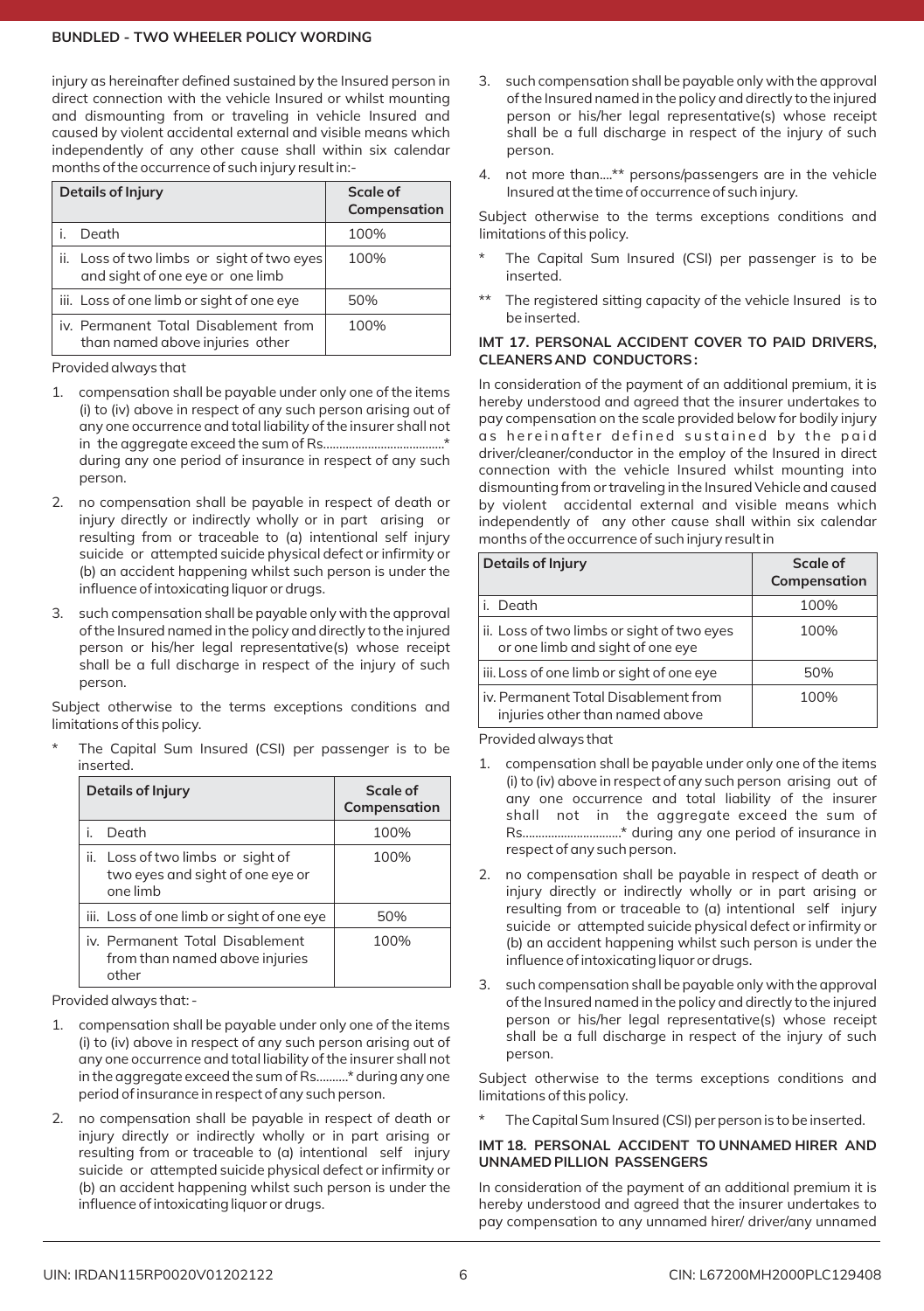pillion/ sidecar passenger\* on the scale provided below for .<br>bodily injury caused by violent, accidental, external and visible means whilst mounting into/onto and/or dismounting from or traveling in/on the vehicle Insured which independently of any other cause shall within three calendar months of the occurrence of such injury results in :‐

| <b>Details of Injury</b>                                                       | Scale of<br>Compensation |
|--------------------------------------------------------------------------------|--------------------------|
| i. Death                                                                       | 100%                     |
| ii. Loss of two limbs or sight of two eyes<br>or one limb and sight of one eye | 100%                     |
| iii. Loss of one limb or sight of one eye                                      | 50%                      |
| iv. Permanent Total Disablement from<br>injuries other than named above        | 100%                     |

Provided always that:

- (1) compensation shall be payable under only one of the items (i) to (iv) above in respect of any such person arising out of any one occurrence and total liability of the insurer shall not in the aggregate exceed the sum of Rs. ....…...........................\*\* during any one period of insurance in respect of any such person.
- (2) no compensation shall be payable in respect of death or injury directly or indirectly wholly or in part arising or resulting from or traceable to (a) intentional self injury suicide or attempted suicide physical defect or infirmity or (b) an accident happening whilst such person is under the influence of intoxicating liquor or drugs.
- (3) such compensation shall be payable only with the approval of the Insured named in the policy and directly to the injured person or his/her legal representative(s) whose receipt shall be a full discharge in respect of the injury of such person.
- (4) not more than .... persons/passengers are in the vehicle Insured at the time of occurrence of such injury.

Subject otherwise to the terms exceptions conditions and limitations of this policy. \* Delete if P.A. cover for unnamed pillion /side car passenger is not taken.

\*\* The Capital Sum Insured (CSI) per passenger is to be inserted.

# **IMT 20. REDUCTION IN THE LIMIT OF LIABILITY FOR PROPERTY DAMAGE**

It is hereby understood and agreed that notwithstanding anything to the contrary contained in the policy the insurers liability is limited to Rs. 6000/‐ (Rupees six thousand only) for damage to property other than the property belonging to the Insured or held in trust or in custody or control of the Insured

In consideration of this reduction in the limit of liability a reduction in premium of Rs…...............................\* is hereby made to the Insured .

Subject otherwise to the terms conditions limitations and exceptions of the policy.

\*To insert Rs.50 for Two wheelers, Rs.100 for private cars Rs.150 for Commercial Vehicles – three wheelers and taxis or Rs.200 for Commercial Vehicles (excluding three wheelers and taxis).

# **IMT 22. COMPULSORY DEDUCTIBLE**

Notwithstanding anything to the contrary contained in the policy it is hereby understood and agreed that the Insured shall bear under Section 1 of the policy in respect of each and every

event (including event giving rise to a total loss/constructive total loss) the first Rs....\* (or any less expenditure which may be incurred) of any expenditure for which provision has been made under this policy and/or of any expenditure by the insurer in the exercise of his discretion under Condition no …\*\* of this policy .

If the expenditure incurred by the insurer shall include any amount for which the Insured is responsible hereunder such amount shall be repaid by the Insured to the insurer forthwith.

For the purpose of this Endorsement the expression "event" shall mean an event or series of events arising out of one cause in connection with the vehicle Insured in respect of which indemnity is provided under this policy.

Subject otherwise to the terms conditions limitations and exceptions of this Policy.

(I) to insert amount as appropriate to the class of vehicle Insured as per GR.40 of the tariff.

(ii) in respect of a vehicle rated under the Tariff for Private Car and in respect of a motorised two wheeler not carrying passengers for hire or reward, if any deductible in addition to the compulsory deductible provided in this endorsement is voluntarily borne by the Insured, the sum representing the aggregate of the compulsory and the voluntary deductibles is to be inserted.

to insert Condition no 3 in respect of a vehicle rated under Tariff for Private Car / Two wheelers or Condition no 4 in respect of a vehicle rated under the Tariff for Commercial Vehicles

# **IMT 22 A. VOLUNTARY DEDUCTIBLE**

It is by declared and agreed that the Insured having opted a voluntary deductible of Rs. …................………\* a reduction in premium of Rs. ……........................\*\* under Section 1 of the policy is hereby allowed.

In consideration of the above, it is hereby understood and agreed that the Insured shall bear under Section 1 of the policy in respect of each and every event (including event giving rise to a total loss/constructive total loss ) the first Rs.….................…..\*\*\* (or any less expenditure which may be incurred) of any expenditure for which provision has been made under this policy and/or of any expenditure by the insurer in the exercise of his discretion under Condition no ….................# of this policy .

If the expenditure incurred by the insurer shall include any amount for which the Insured is responsible hereunder such amount shall be repaid by the Insured to the insurer forthwith.

For the purpose of this Endorsement the expression "event" shall mean an event or series of events arising out of one cause in connection with the vehicle Insured in respect of which indemnity is provided under this policy.

Subject otherwise to the terms conditions limitations and exceptions of this Policy.

To insert voluntary deductible amount opted by the Insured under tariff for Private car / tariff for motorised two wheeler.

To insert appropriate amount relating to the voluntary deductible opted as per the provision of tariff for Private car / tariff for motorised two wheelers.

\*\*\* To insert aggregate amount of voluntary deductible opted and the compulsory deductible applicable to the vehicle Insured as in G.R. 40.

# To insert policy condition No. 3 of the tariff for private car / tariff for motorised two wheelers.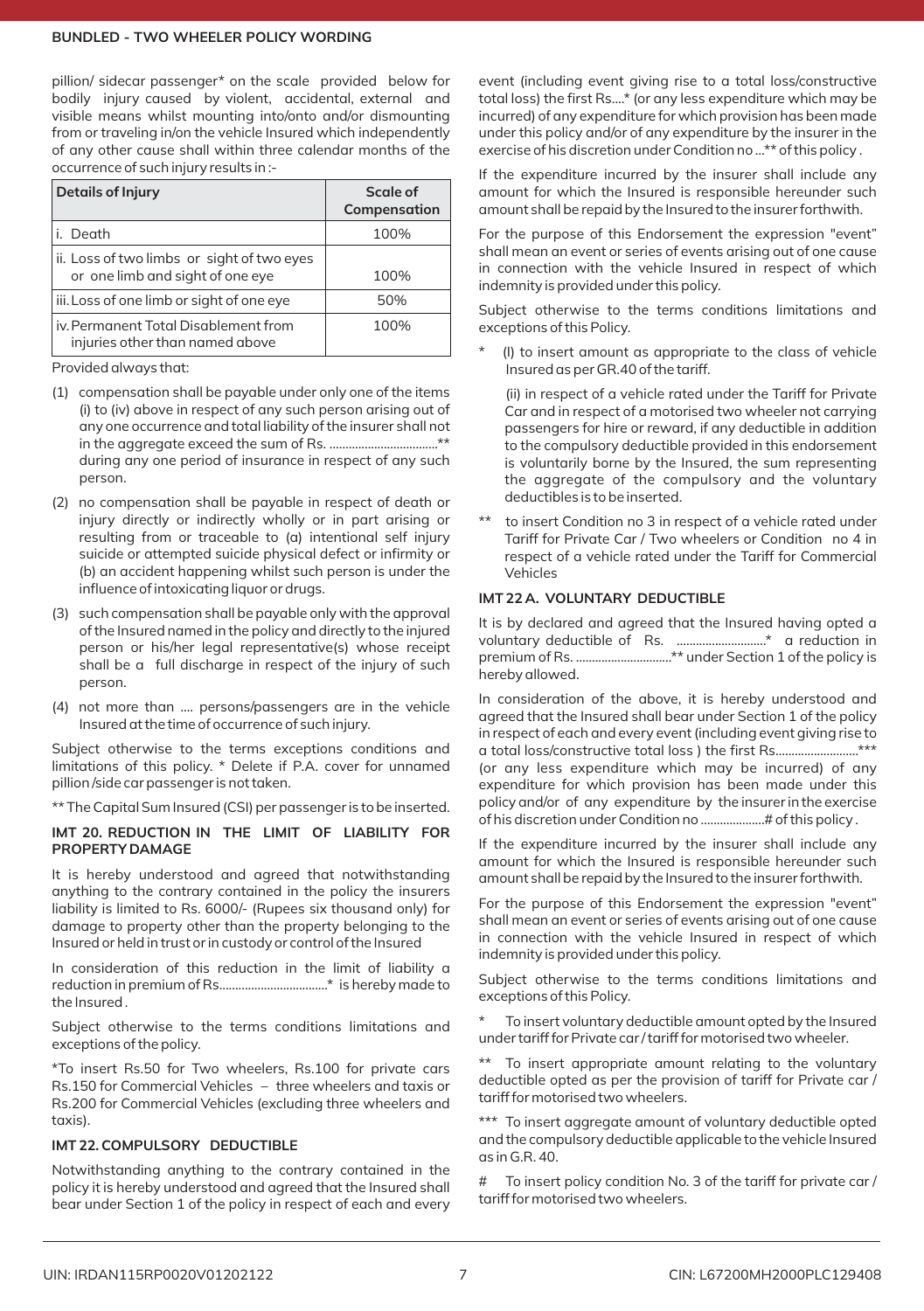### **IMT 24. ELECTRICAL / ELECTRONIC FITTINGS**

(Items fitted in the vehicle but not included in the manufacturer s listed selling price of the vehicle – Package Policy only)

In consideration of the payment of additional premium of Rs…......................……, notwithstanding anything to the contrary contained in the policy it is hereby understood and agreed that the insurer will indemnify the Insured against loss of or damage to such electrical and/or electronic fitting(s) as specified in the Schedule whilst it/these is/are fitted in or on the vehicle Insured where such loss or damage is occasioned by any of the perils mentioned in Section.1 of the policy.

The insurer shall, however, not be liable for loss of or damage to such fitting(s) caused by/as a result of mechanical or electrical breakdown.

Provided always that the liability of the insurer hereunder shall not exceed the Insured's Declared Value (IDV) of the item.

Subject otherwise to the terms conditions limitations and exceptions of this Policy.

# **IMT 28. LEGAL LIABILITY TO PAID DRIVER AND/OR CONDUCTOR AND/OR CLEANE R E M PLOY ED IN CONNECTION WITH THE OPERATION OF INSURED VEHICLE**

In consideration of an additional premium of Rs. 25/‐ notwithstanding anything to the contrary contained in the policy it is hereby understood and agreed that the insurer shall indemnify the Insured against the Insured's legal liability under the Workmen's Compensation Act, 1923 , the Fatal Accidents Act, 1855 or at Common Law and subsequent amendments of these Acts prior to the date of this Endorsement in respect of personal injury to any paid driver and/or conductor and/or cleaner whilst engaged in the service of the Insured in such occupation in connection with the vehicle Insured herein and will in addition be responsible for all costs and expenses incurred with its written consent. Provided always that

- (1) this Endorsement does not indemnify the Insured in respect of any liability in cases where the Insured holds or subsequently effects with any insurer or group of insurers a Policy of Insurance in respect of liability as herein defined for Insured s general employees;
- (2) the Insured shall take reasonable precautions to prevent accidents and shall comply with all statutory obligations;
- \*(3) the Insured shall keep record of the name of each paid driver conductor cleaner or persons employed in loading and/or unloading and the amount of wages and salaries and other earnings paid to such employees and shall at all times allow the insurer to inspect such records on demand.
- (4) in the event of the Policy being cancelled at the request of the Insured no refund of the premium paid in respect of this Endorsement will be allowed.

Subject otherwise to the terms conditions limitations and exceptions of the Policy except so far as necessary to meet the requirements of the Motor Vehicles Act, 1988.

\*In case of Private cars/ motorised two wheelers (not used for hire or reward) delete this para.

**IMT 29. LEGAL LIABILITY TO EMPLOYEES OF THE INSURED OTHER THAN PAID DRIVER AND/OR CONDUCTOR AND/OR CLEANER WHO MAY BE TRAVELLING OR DRIVING IN THE EMPLOYER S CAR** 

In consideration of the payment of an additional premium @ Rs.25/‐ per employee Insured notwithstanding anything to the contrary contained in the policy it is hereby understood and agreed that the insurer will indemnify the Insured against the Insured s liability at Common Law and Statutory Liability under the Fatal Accidents Act, 1855 for compensation (including legal costs of any claimant) for death of or bodily injury to any employee (other than paid drivers) of the within named Insured being carried in or upon or entering in or getting on to or alighting from or driving the vehicle Insured.

Provided that in the event of an accident whilst the vehicle Insured is carrying more than .....\* employees of the Insured (including the driver) the Insured shall repay to the insurer a rateable proportion of the total amount payable by the insurer by the reason of this endorsement in respect of accident in connection with such vehicle Insured.

Subject otherwise to the terms, conditions limitations and exceptions of this Policy. NB. \* To insert the number of employees for which the premium has been paid.

# **IMT 33. LOSS OF ACCESSORIES**

In consideration of the payment of an additional premium of Rs...…............................… it is hereby understood and agreed that as from .........../…........./…............... notwithstanding anything to the contrary contained in Section I but subject otherwise to the terms exceptions conditions and limitations of this Policy the insurer will indemnify the Insured in respect of loss of or damage to accessories the property of the Insured, specifically declared by the Insured caused by burglary, housebreaking or theft.

Subject otherwise to the terms conditions limitations and exceptions of this policy.

Warranty: Warranted that the insured named herein/owner of the vehicle holds a valid Pollution Under Control (PUC) Certificate and/or valid fitness certificate, as applicable, on the date of commencement of the Policy and undertakes to renew and maintain a valid and effective PUC and/or fitness Certificate, as applicable, during the subsistence of the Policy. Further, the Company reserves the right to take appropriate action in case of any discrepancy in the PUC or fitness certificate.

#### **Grievances**

For resolution of any query or grievance, Insured may contact the respective branch office of the Company or may call toll free no.1800-2666 or may approach us at the sub section "Grievance Redressal" on our website www.icicilombard.com (Customer Support section). However, if the resolution provided by us is not satisfactory you may approach Insurance Regulatory and Development Authority (IRDA) through the Integrated Grievance Management Section (IGMS) or IRDA Grievance Call Centre(IGCC) at their toll

free no.155255. You may also approach Insurance Ombudsman, subject to vested jurisdiction, for the redressal of grievance. Details of Insurance Ombudsman offices are available at IRDA website: www.irdaindia.org, or on the Company's website at www.icicilombard.com.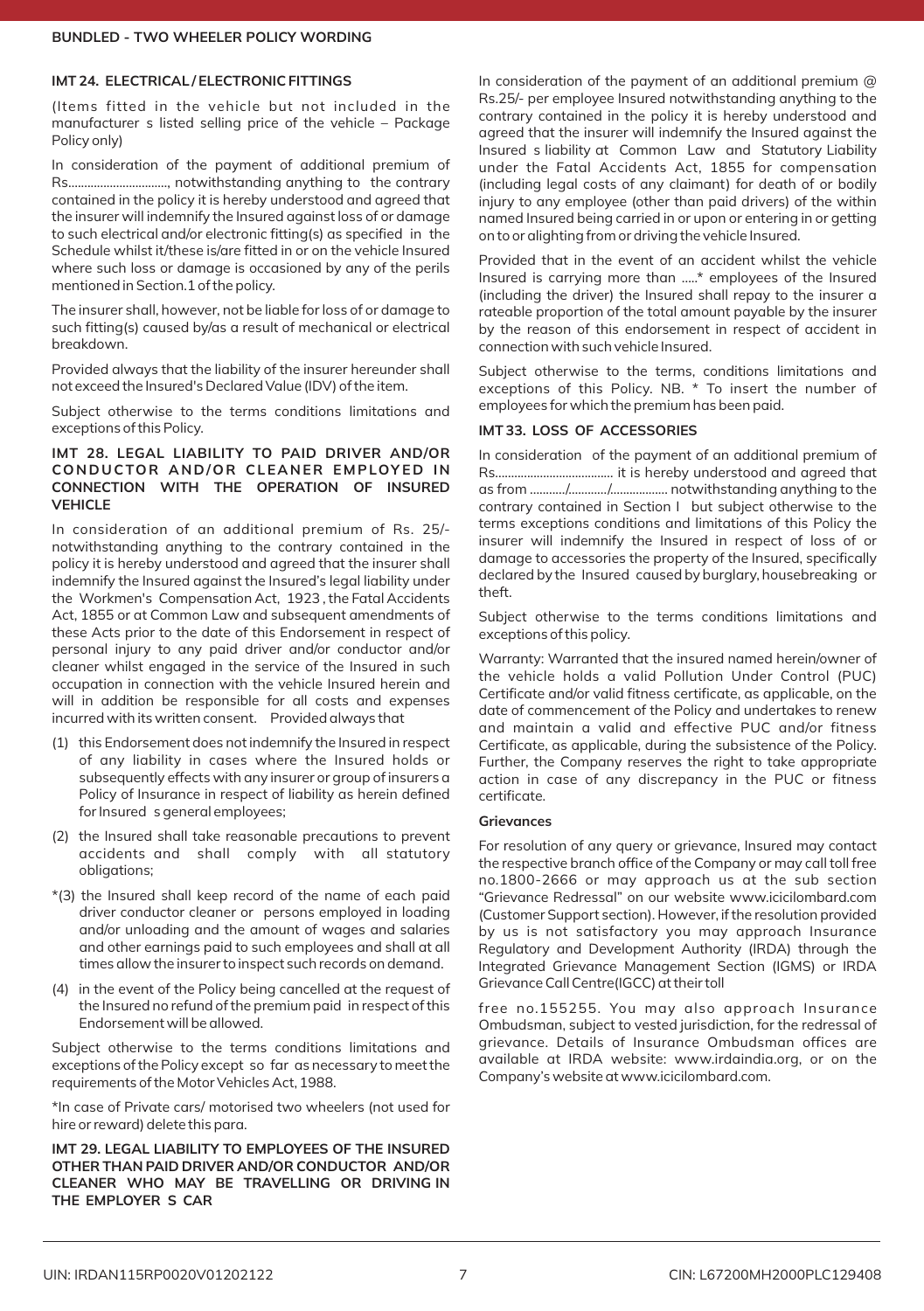| <b>Office Details</b>                                                                                                                                                                                                                                                                                                                                                                                                                       | Jurisdiction of<br><b>Office Union</b><br><b>Territory, District)</b>                                                                                                           | <b>Office Details</b>                                                                                                                                                                                                                                                                    | Jurisdiction of<br><b>Office Union</b><br><b>Territory, District)</b>                                                                                                                                                                                                                                             |
|---------------------------------------------------------------------------------------------------------------------------------------------------------------------------------------------------------------------------------------------------------------------------------------------------------------------------------------------------------------------------------------------------------------------------------------------|---------------------------------------------------------------------------------------------------------------------------------------------------------------------------------|------------------------------------------------------------------------------------------------------------------------------------------------------------------------------------------------------------------------------------------------------------------------------------------|-------------------------------------------------------------------------------------------------------------------------------------------------------------------------------------------------------------------------------------------------------------------------------------------------------------------|
| AHMEDABAD - Shri Kuldip Singh<br>Office of the Insurance Ombudsman.<br>Jeevan Prakash Building, 6th floor, Tilak<br>Marg, Relief Road, Ahmedabad - 380 001.<br>Tel.: 079 - 25501201/02/05/06<br>Email:<br>bimalokpal.ahmedabad@cioins.co.in                                                                                                                                                                                                 | Gujarat, Dadra &<br>Nagar Haveli,<br>Daman and Diu.                                                                                                                             | GUWAHATI - Shri Kiriti .B. Saha<br>Office of the Insurance Ombudsman,<br>leevan Nivesh, 5th Floor.<br>Nr. Panbazar over bridge, S.S. Road,<br>Guwahati-781001(ASSAM).<br>Tel.: 0361 - 2632204 / 2602205<br>Email: bimalokpal.guwahati@cioins.co.in                                       | Assam, Meghalaya,<br>Manipur, Mizoram,<br>Arunachal Pradesh,<br>Nagaland and<br>Tripura.                                                                                                                                                                                                                          |
| BENGALURU - Smt. Neerja Shah<br>Office of the Insurance Ombudsman.<br>Jeevan Soudha Building, PID No. 57-27-N-<br>19, Ground Floor, 19/19, 24th Main Road,<br>JP Nagar, Ist Phase, Bengaluru - 560 078.<br>Tel.: 080 - 26652048 / 26652049<br>Email: bimalokpal.bengaluru@cioins.co.in<br><b>BHOPAL - Shri Guru Saran Shrivastava</b>                                                                                                       | Karnataka.<br>Madhya Pradesh                                                                                                                                                    | <b>HYDERABAD - Shri I. Suresh Babu</b><br>Office of the Insurance Ombudsman, 6-2-<br>46, 1st floor, "Moin Court", Lane Opp.<br>Saleem Function Palace, A. C. Guards,<br>Lakdi-Ka-Pool, Hyderabad - 500 004.<br>Tel.: 040 - 23312122<br>Fax: 040 - 23376599<br>Email:                     | Andhra Pradesh,<br>Telangana, Yanam<br>and part of Union<br>Territory of<br>Puducherry.                                                                                                                                                                                                                           |
| Office of the Insurance Ombudsman.<br>Janak Vihar Complex, 2nd Floor, 6,<br>Malviya Nagar, Opp. Airtel Office, Near<br>New Market, Bhopal - 462 003.<br>Tel.: 0755 - 2769201 / 2769202<br>Fax: 0755 - 2769203<br>Email: bimalokpal.bhopal@cioins.co.in                                                                                                                                                                                      | Chattisgarh.                                                                                                                                                                    | bimalokpal.hyderabad@cioins.co.in<br>JAIPUR - Smt. Sandhya Baliga<br>Office of the Insurance Ombudsman,<br>Jeevan Nidhi - II Bldg., Gr. Floor, Bhawani<br>Singh Marg, Jaipur - 302 005.<br>Tel.: 0141 - 2740363<br>Email: bimalokpal.jaipur@cioins.co.in                                 | Rajasthan.                                                                                                                                                                                                                                                                                                        |
| <b>BHUBANESHWAR - Shri Suresh</b><br><b>Chandra Panda</b><br>Office of the Insurance Ombudsman, 62,<br>Forest park, Bhubneshwar-751009.<br>Tel.: 0674 - 2596461/2596455<br>Fax: 0674 - 2596429<br>Email:<br>bimalokpal.bhubaneswar@cioins.co.in                                                                                                                                                                                             | Orissa.                                                                                                                                                                         | ERNAKULAM - Ms. Poonam Bodra Office<br>of the Insurance Ombudsman, 2nd Floor,<br>Pulinat Bldg., Opp. Cochin Shipyard, M. G.<br>Road, Ernakulam - 682 015.<br>Tel.: 0484 - 2358759 / 2359338<br>Fax: 0484 - 2359336<br>Fmail:<br>bimalokpal.ernakulam@cioins.co.in                        | Kerala,<br>Lakshadweep,<br>Mahe-a part of<br>Union Territory of<br>Puducherry.                                                                                                                                                                                                                                    |
| <b>CHANDIGARH - Dr. Dinesh Kumar</b><br>Verma<br>Office of the Insurance Ombudsman.<br>S.C.O. No. 101, 102 & 103, 2nd Floor,<br>Batra Building, Sector 17 - D, Chandigarh<br>– 160 017.<br>Tel.: 0172 - 2706196 / 2706468<br>Fax: 0172 - 2708274                                                                                                                                                                                            | Punjab,<br>Haryana(excluding<br>Gurugram,<br>Faridabad, Sonepat<br>and Bahadurgarh)<br>Himachal Pradesh,<br>Union Territories of<br>Jammu & Kashmir,<br>Ladakh &<br>Chandigarh. | KOLKATA - Shri P. K. Rath<br>Office of the Insurance Ombudsman.<br>Hindustan Bldg. Annexe, 4th Floor,<br>4, C.R. Avenue, KOLKATA - 700 072.<br>Tel.: 033 - 22124339 / 22124340<br>Fax: 033 - 22124341<br>Email: bimalokpal.kolkata@cioins.co.in                                          | West Bengal, Sikkim,<br>Andaman & Nicobar<br>Islands.                                                                                                                                                                                                                                                             |
| Email:<br>bimalokpal.chandigarh@cioins.co.in<br><b>CHENNAI - Shri M. Vasantha Krishna</b><br>Office of the Insurance Ombudsman,<br>Fatima Akhtar Court, 4th Floor, 453, Anna<br>Salai, Teynampet, CHENNAI-600018.<br>Tel.: 044 - 24333668 / 24335284<br>Fax: 044 - 24333664<br>Email: bimalokpal.chennai@cioins.co.in<br>DELHI - Shri Sudhir Krishna<br>Office of the Insurance Ombudsman, 2/2<br>A, Universal Insurance Building, Asaf Ali | Tamil Nadu, Tamil<br>Nadu<br>uducherryTown and<br>Karaikal (which are<br>part of Puducherry).<br>Delhi & Following<br>Districts of Haryana<br>- Gurugram,                       | LUCKNOW - Shri Justice Anil Kumar<br>Srivastava<br>Office of the Insurance Ombudsman, 6th<br>Floor, Jeevan Bhawan, Phase-II, Nawal<br>Kishore Road, Hazratganj, Lucknow - 226<br>001.<br>Tel.: 0522 - 2231330 / 2231331<br>Fax: 0522 - 2231310<br>Email: bimalokpal.lucknow@cioins.co.in | Districts of Uttar<br>Pradesh: Lalitpur,<br>Jhansi, Mahoba,<br>Hamirpur, Banda,<br>Chitrakoot, Allahabad,<br>Mirzapur, Sonbhabdra,<br>Fatehpur, Pratapgarh,<br>Jaunpur, Varanasi,<br>Gazipur, Jalaun,<br>Kanpur, Lucknow,<br>Unnao, Sitapur,<br>Lakhimpur, Bahraich,<br>Barabanki, Raebareli,<br>Sravasti, Gonda, |
| Road, New Delhi - 110 002.<br>Tel.: 011 - 23232481/23213504<br>Email: bimalokpal.delhi@cioins.co.in                                                                                                                                                                                                                                                                                                                                         | Faridabad, Sonepat<br>& Bahadurgarh.                                                                                                                                            |                                                                                                                                                                                                                                                                                          | Faizabad, Amethi,<br>Kaushambi, Balrampur,<br>Basti, Ambedkarnagar,<br>Sultanpur,<br>Maharajgang,<br>Santkabirnagar,<br>Azamgarh, Kushinagar,<br>Gorkhpur, Deoria, Mau,<br>Ghazipur, Chandauli,                                                                                                                   |

Ballia,Sidharathnagar.